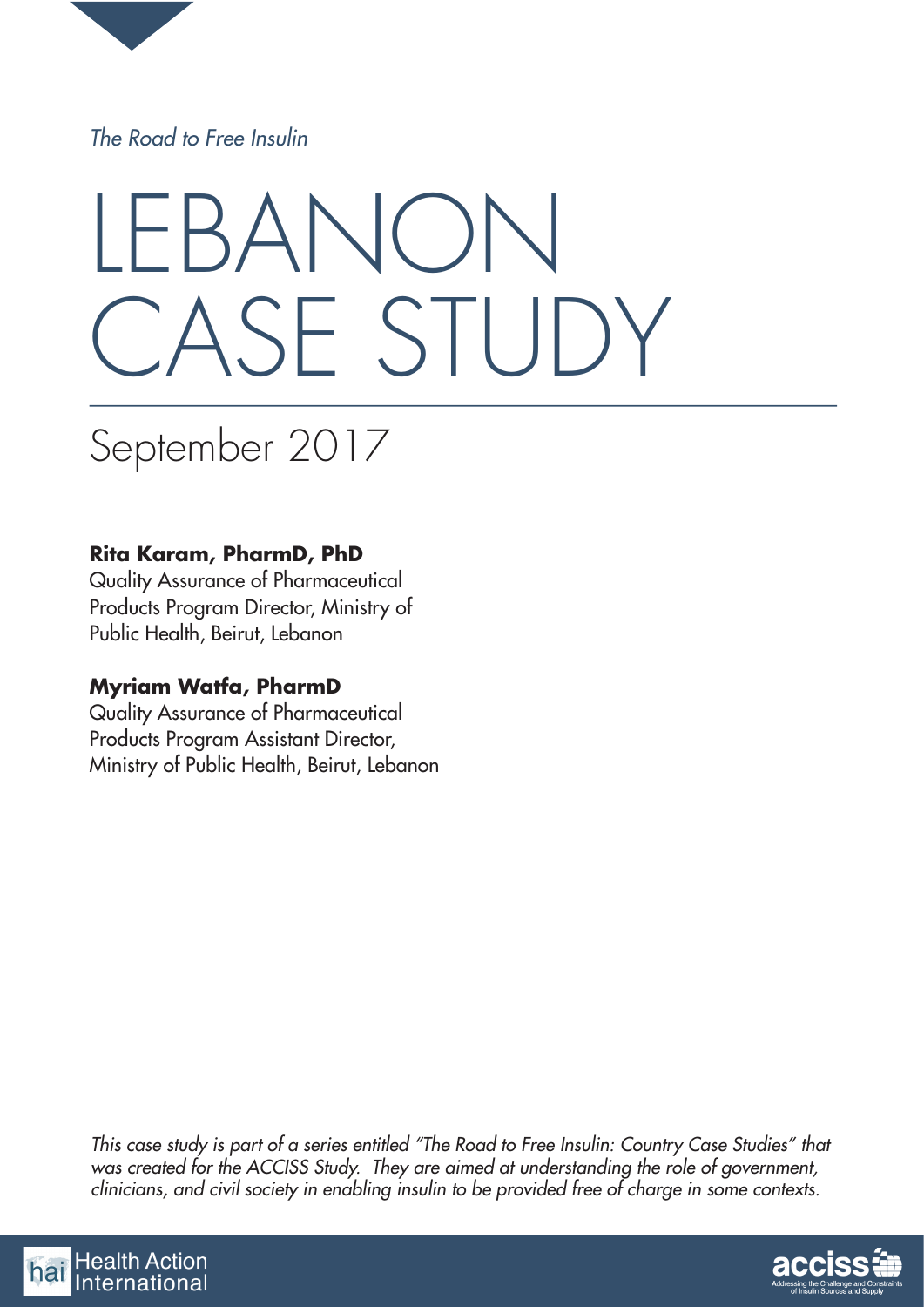# **The Road to Free Insulin: Lebanon Case Study**

#### **Rita Karam, PharmD, PhD;**

Quality Assurance of Pharmaceutical Products Program Director, Ministry of Public Health, Beirut, Lebanon

#### **Myriam Watfa, PharmD;**

Quality Assurance of Pharmaceutical Products Program Assistant Director, Ministry of Public Health, Beirut, Lebanon

#### **September 2017**

#### **Published by**

Health Action International Overtoom 60 (2) | 1054 HK Amsterdam The Netherlands | +31 20 412 4523 [www.haiweb.org](http://www.haiweb.org/) 

#### **Disclaimer**

The ACCISS Study is supported by The Leona M. and Harry B. Helmsley Charitable Trust and Stichting ICF. The analysis included in this report is that of the authors alone and does not necessarily refect the views of the Helmsley Charitable Trust or Stichting ICF. All references and conclusions are intended for educational and informative purposes and do

not constitute an endorsement or recommendation from the Helmsley Charitable Trust and Stichting ICF.

#### **Licensing**

This report is licensed under the Creative Commons Attribution-NonCommercial 4.0 International Licence. You may share and adapt this material if you give appropriate credit, provide a link to the licence, and indicate if changes were made. You may not use the material for commercial purposes. To view a copy of this licence, visit [http://creativecommons.org/licenses/by](http://creativecommons.org/licenses/by-nc/4.0/)[nc/4.0/](http://creativecommons.org/licenses/by-nc/4.0/)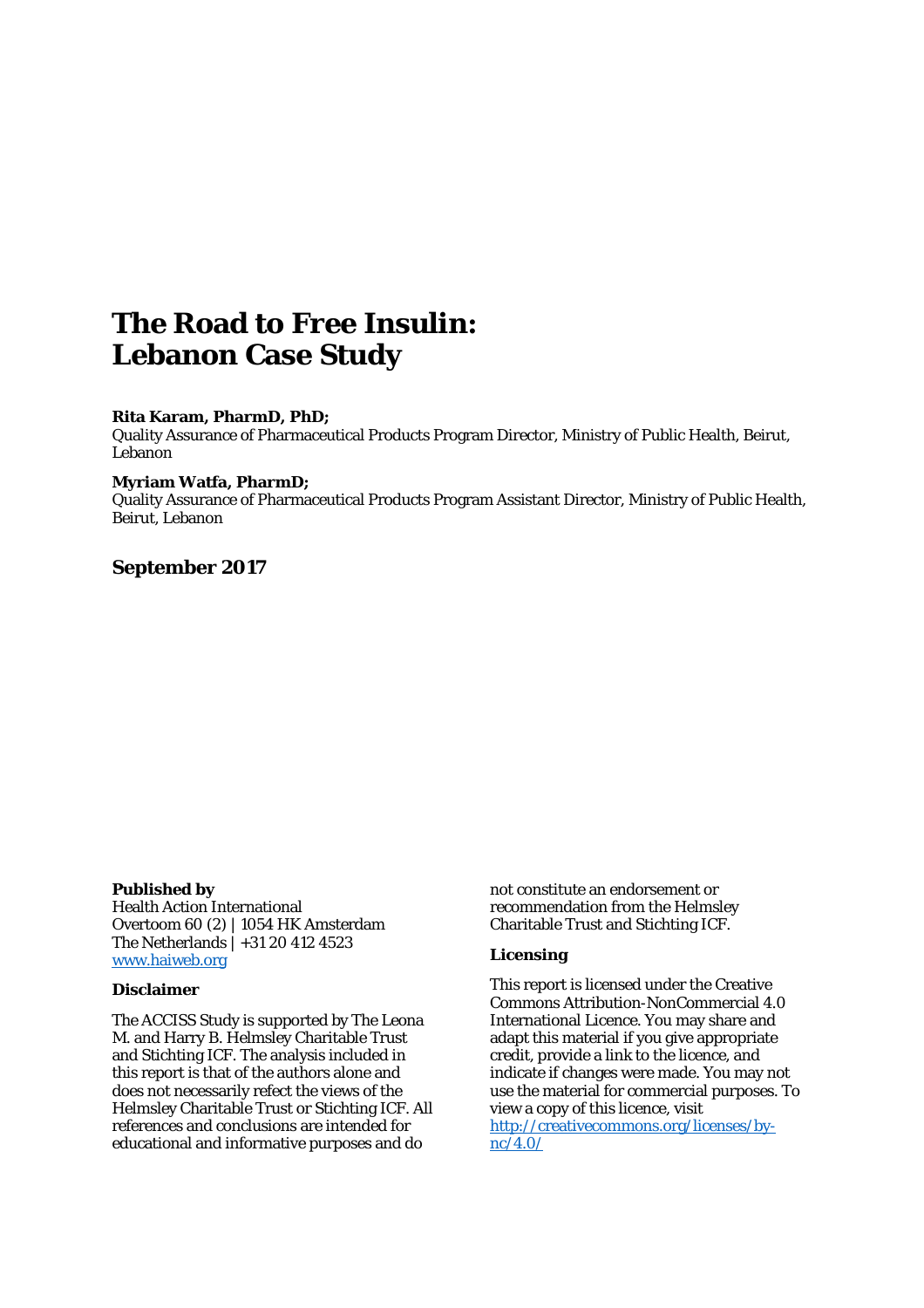# **Background**

Lebanon is classified as an upper-middle income country. According to the statistics from the Ministry of Public Health (MoPH), reported in 2014, the estimated population was 4,231,000. The total Gross Domestic Product was 64,800 billion Lebanese Pounds, equivalent to approximately US\$42,970 million (1).

In 2014, total health expenditure per capita was US\$751 and the government allocated 2.6 percent of its budget for health. According to MoPH-subsidised hospital admissions, the greatest disease burden faced in Lebanon is diseases of the circulatory system (1).

# **Lebanon's Health Care System**

The health system in Lebanon is a public-private partnership with multiple sources of funding and channels of delivery. The MoPH provides health care services to almost 50 percent of the population. Health care services are provided to the other half of the population by National Social Security Funds (29 percent), military schemes (13 percent), the Civil Servants Cooperative (three percent) and private insurance (five percent). This diversity of health care financing and delivery has resulted in relatively high levels of resilience in times of armed conflicts and political instability.

The MoPH funds hospital inpatient costs (including medicines) for the uninsured, and provides uninsured outpatients with medicines free-of-charge for certain chronic and/or debilitating diseases (particularly rare diseases where medicines are high priced). These include diabetes (insulin), cancer, HIV/AIDS, multiple sclerosis, and certain mental health condition.

Meeting the health needs of communities often presents considerable challenges for any country's health system. The adoption of the strategy "Health for all by the year 2000" by the World Health Organization (WHO) in 1978 led to a strong worldwide commitment to the provision of primary health care. In Lebanon, the MoPH manages a primary health care system through 200 accredited Public Health Care Centers (PHCCs) spread across the country and are often run by Lebanese non-profits organisations (NGOs). PHCCs are considered a major component of Lebanon's health policy due to their important role in early detection and prevention of conditions such as diabetes, hypertension, anaemia, tuberculosis, and many other communicable and non-communicable diseases (NCDs) (2).

PHCCs provide a range of primary health care services, including counselling and referrals to secondary health care services, based on a user-fee system. Consultation fees range from approximately US\$3.30 to 5.30 per visit, with medicines and vaccines provided free-ofcharge for the uninsured. Consultation charges sometimes include the cost of diagnostic tests. If not, laboratory tests are priced at less than 50 percent of the National Social Security Funds pricing according to Ministerial Decision number 114/1 published in 2012. When donations permit, PHCCs provide free screening for blood glucose and lipid levels (3).

The Lebanese government also incurs health care costs by subsidising hospitalisations in the private sector.

The MoPH spends a major part of its budget on NCDs. In 2011, almost 75 percent of all inpatient admissions in public hospitals were caused by diabetes, hypertension, heart disease, and osteo-articular diseases (1).

The introduction of a national NCD Prevention and Control Plan (NCD-PCP) became a necessity in Lebanon due to the increasingly heavy epidemiological and economic burden caused by NCDs. NCD-centered activities are currently conducted by various public agencies and civil society organisations, with treatment programs more common than prevention programs. The MoPH has launched several actions to control and prevent NCDs (4).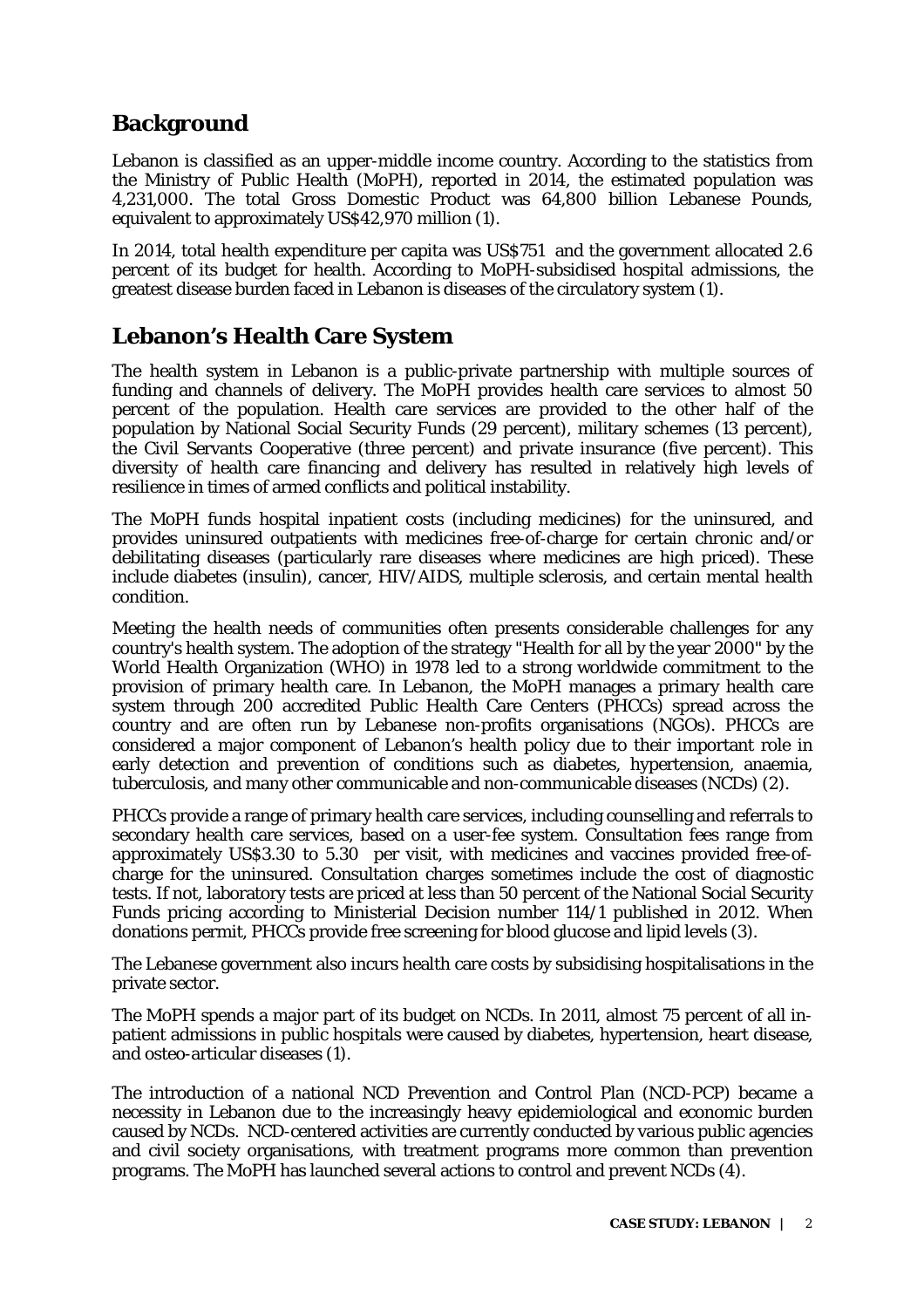In 2012, the Primary Health Care Department of the MoPH, in collaboration with the WHO, launched a pilot NCD initiative in the 26 PHCCs that were classified in the Accreditation Preparedness Phase. In 2013, it was decided that the initiative should be integrated into the package of health care services provided by all PHCCs across Lebanon. By 2015, the NCD program was integrated in 146 PHCCs. The NCD initiative focuses primarily on the early detection of diabetes, hypertension, and dyslipidemia through screening people 40 years and older. It also includes disease prevention activities, the promotion of health awareness, improved management of people with pre-existing NCDs, and the surveillance of cardiovascular diseases in the Lebanese population. The risk for the development of diabetes, hypertension, and dyslipidemia is assessed by calculating the cardiovascular risk of each individual within the screening criteria. Once the risk is calculated, education and referral for medical treatment (as per the PHCC protocol) is undertaken. Guidelines for the management of cardiovascular disease, including prevention and treatment, were updated in 2015 (5).

# **Diabetes in Lebanon**

The prevalence of diabetes (all types) is 336,364 people (7.95 percent of the total population). The prevalence of type 1 diabetes among all those with diabetes is estimated to be one percent (3364 people). Of all those living with diabetes, 18.1 percent (60,881) receive insulin treatment (6).

For the insured, diabetes is mainly managed by physicians in clinics or hospitals (consultations, lab tests such as HbA1c) and by community pharmacies (blood glucose tests and medicines). PHCCs provide uninsured patients with consultations, diabetes screening, education, insulin, and a few oral anti-diabetic medicines. Civil society groups, such as the Lebanese Society of Endocrinology Diabetes and Lipid, support prevention and better care of people with diabetes through awareness campaigns, healthcare provider education and targeted workshops (7).

# **The Provision of Free Insulin**

In 1999, to prevent household impoverishment as a result of catastrophic spending on medicines, the MoPH adopted a policy of providing medicines free-of-charge for cancer and other chronic conditions (including insulin for diabetes) for the uninsured, through the central Drug Dispensing Center in Beirut and, more recently, through branches in the governorates.

Free insulin is also provided through PHCCs to the uninsured living in Lebanon i.e. Lebanese citizens plus Syrian, Palestinian, Iraqi and other refugees.

Three types of insulin are provided: NPH (isophane) human insulin, short-acting (regular) human insulin, and premixed 70/30 human insulin (a combination of 70 percent isophane and 30 percent regular insulin). Insulin in vials (10ml) is provided (not pens and cartridges).

Every month, each PHCC must submit to the MoPH an 'Insulin patient report' that includes details about the insulin beneficiary (name, ID number, nationality, date of birth, address, phone number and gender) as well as the type of insulin dispensed, the quantity of vials, and the date of dispensing. Insulins are provided according to user's needs supported by their file and/or a physician's prescription.

Insulin is not a special case in comparison to other medicines dispensed in PHCCs, except that it may be ordered on a monthly basis compared to every three months for other medicines.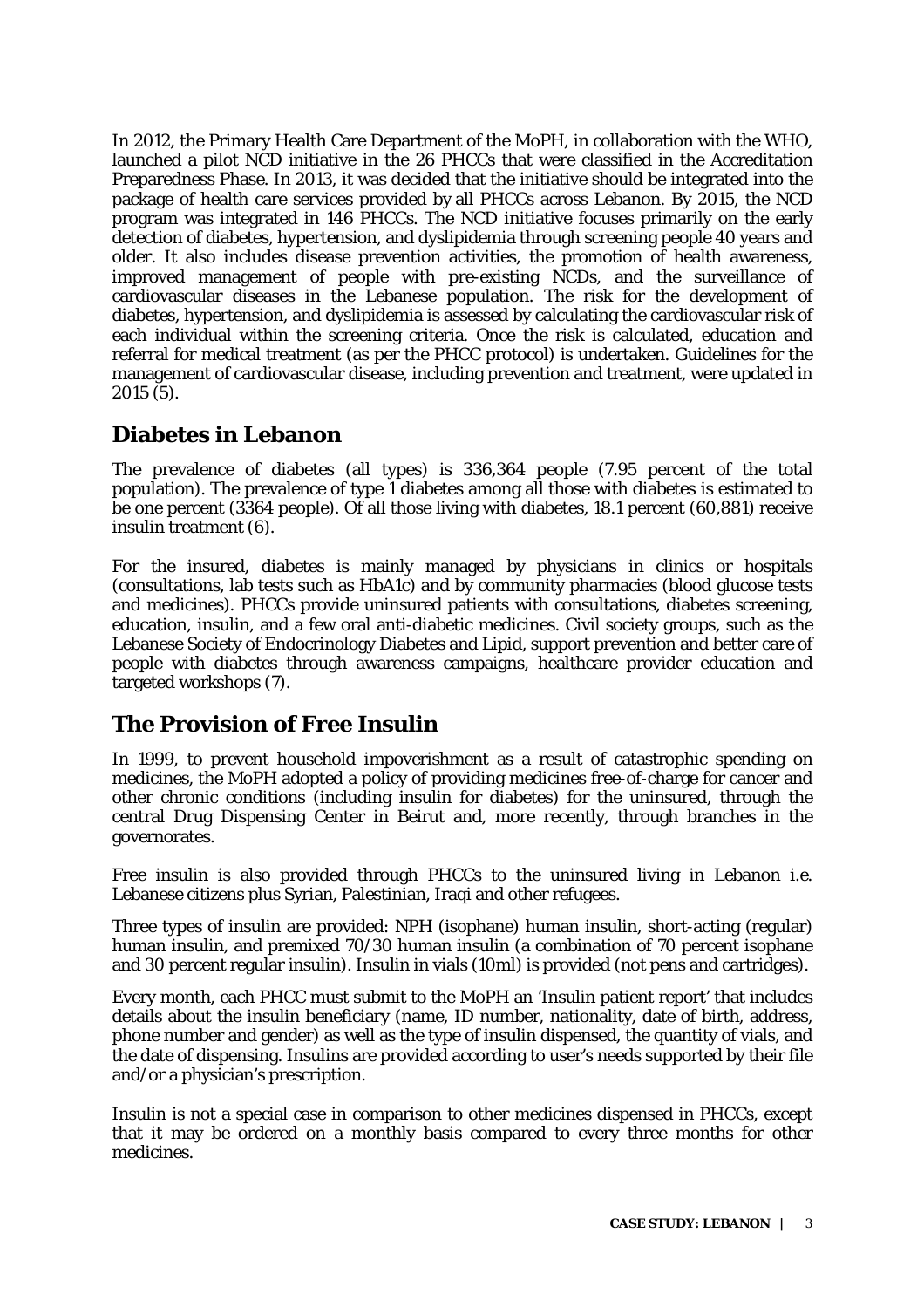The MoPH ensures that insulin is provided free of charge by appointing a coordinator responsible for following-up with each governorate's PHCCs. They check that insulin and the other medicines are provided free of charge, and report to the MoPH after each visit. In addition, a hotline service is provided for people with complaints about PHCCs' services.

The provision of free medicines for cancer and other chronic conditions by a government to a large non-contributing population is not common in low- and middle-income countries. This service has become one of the most important components of health care provision in Lebanon. It represents a major step towards realising equity in access to health care. Obtaining free medicines has become a right, which citizens would now not easily forsake. To improve efficiency and promote equitable access, medicines are procured for the MoPH by two organisations i.e. UNICEF and the Young Men's Christian Association (YMCA). UNICEF procures vaccines, insulin, and other essential medicines for acute conditions; YMCA procures medicines for NCDs. UNICEF has an agreement with the MoPH to ensure that vulnerable Lebanese and Syrian refugees have access to an expanded program for immunisation, and to supply insulin and other essential medicines through PHCCs.

Insulin is procured through the MoPH's Regular Procurement Cycle and UNICEFs medicine procurement system. Procurement is generally through open tenders, with the lowest priced product awarded the tender. The Tender Committee, composed of pharmacists, physicians, an administrative coordinator and external experts, reviews the list of medicines, determines the quantity needed, chooses the procurement method (tender or some other method), prepares any special terms and conditions, and sets administrative procedures. They then draft the invitation letter to companies/suppliers, collect bids, evaluate the technical proposals, and discard any non-compliant companies/suppliers. Finally, they analyse the financial proposals, choose the lowest price product and issue the tender results. The Department of Supply and Procurement specify contract terms, monitor orders, and collect consumption data. The Reception Committee receives and checks medicines to be stored at central warehouse. A special committee estimates the value of needs and compares the total cost of the medicines procured with available funds (needs and funds reconciliation).

| <b>Insulin</b> | <b>Brand/company</b> | Strength/presentation | <b>Procurement</b>  | <b>Annual</b>         |
|----------------|----------------------|-----------------------|---------------------|-----------------------|
| type           |                      |                       | price per vial      | quantity<br>purchases |
| <b>NPH</b>     | Jusline N/Julphar    | 100IU/ml, 10ml vial   | <b>US\$2.39 USD</b> | 12,000                |
| (isophane)     |                      |                       | (3600 Leb)          |                       |
| human          |                      |                       | Pounds)             |                       |
| insulin        |                      |                       |                     |                       |
| Regular        | Jusline R/Julphar    | 100IU/ml, 10ml vial   | <b>US\$2.39</b>     | 12,000                |
| human          |                      |                       | (3600 Leb)          |                       |
| insulin        |                      |                       | <b>Pounds</b>       |                       |
| 70/30          | Jusline 70/30        | 100IU/ml, 10ml vial   | <b>US\$2.39 USD</b> | 1,200                 |
| human          | /Julphar             |                       | (3600 Leb)          |                       |
| insulin        |                      |                       | Pounds)             |                       |

The latest awarded tenders for insulins were:

# **Challenges/Lessons learned**

While insulin availability is not considered a problem in Lebanon, other challenges in diabetes management have been encountered. Interviews with key officials in the Primary Health Care Department at the MoPH identified the following positive and negative lessons that have been learnt in the provision of insulin and management of diabetes in Lebanon.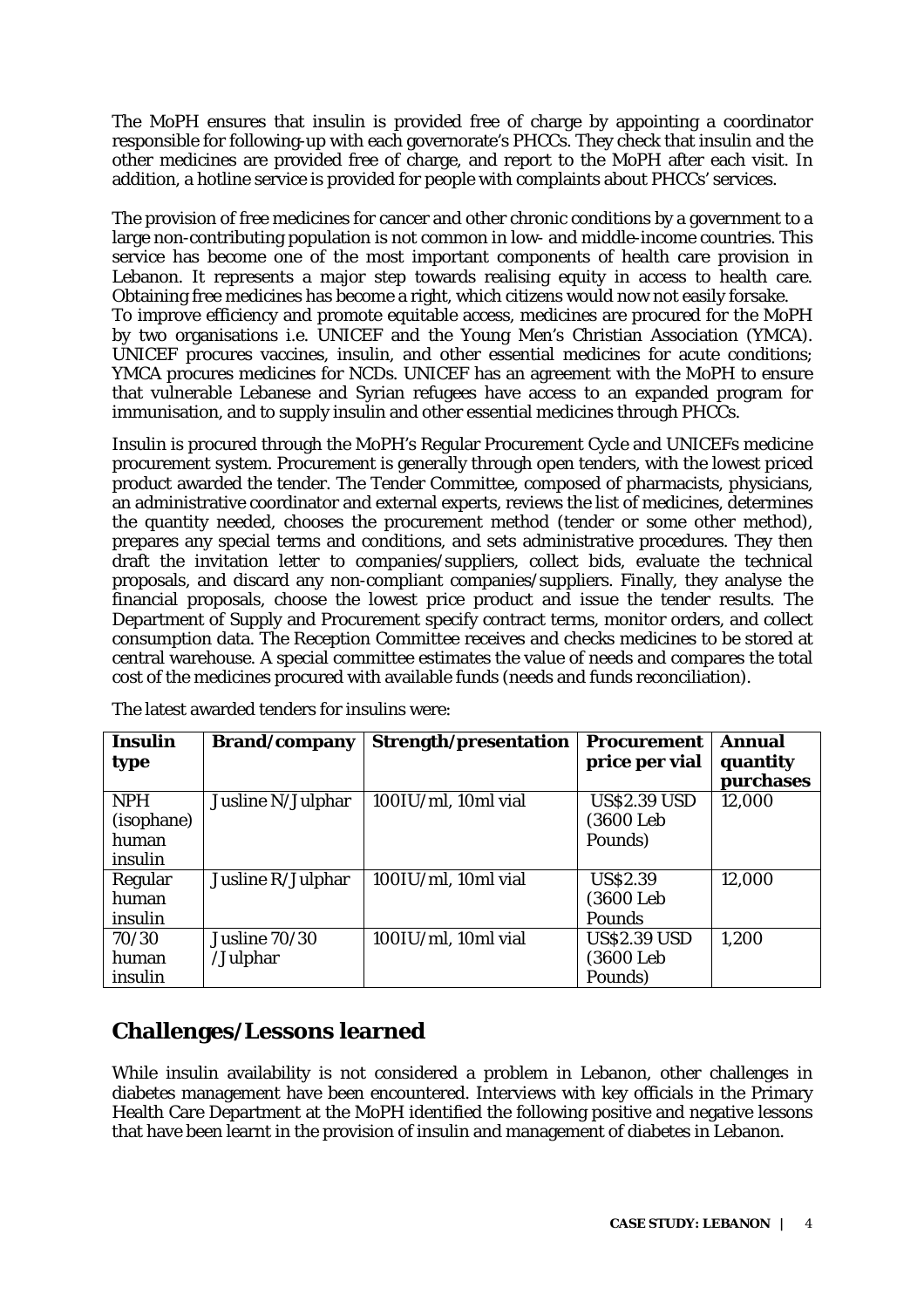#### *Positive lessons:*

- 1. Expansion of coverage of uninsured people with diabetes in Lebanon.
- 2. Decrease in the burden of disease.
- 3. Higher awareness among the population of diabetes prevention and treatment.

#### *Negative lessons:*

National level (Central Warehouse and PHCCs):

- 1. Weak forecasting of insulin need, leading to excessive stocks of insulin close to their expiry dates at the Central Warehouse and in PHCCs.
- 2. While there are sufficient stocks of human insulins, there is a lack of analogue insulins for those who needed them.

#### Patient level:

- 1. Patients receive inadequate education about diabetes (despite high awareness)
- 2. Little HbA1c testing and assessments of minor or major hypoglycemia episodes.
- 3. Inadequate screening for the complications of diabetes. People with diabetes are generally unaware of potential complications and tend not to regularly visit physicians.

Physician level:

- 1. Inadequate levels of assessments by physicians of glycemic control. Insufficient testing can result in higher numbers of hospital admissions and longer duration of these hospitalisations, thus increasing costs and adding to the burden put on the health system (8).
- 2. Delay in insulin utilisation: Physicians in Lebanon tend to prescribe several oral antidiabetic medications for those with type 2 diabetes before using insulin. This can result in increased costs and delays in achieving glycemic control. The delay may be linked to patient misconceptions about insulin use, with late stage complications due to the progression of the condition.

#### **Recommendations**

National level (Central Warehouse and Primary Healthcare Centers):

- 1. Advanced software at the central level (MoPH) is needed to verify the consumption of insulin in each PHCC to aid the management of insulin stock levels and forecasting.
- 2. Software is also needed to track the use of HbA1c testing and assessments of minor or major hypoglycemia episodes. This measurement should lead to improved diabetes management for patients, and less costs to the MoPH due to the complications of uncontrolled diabetes.
- 3. Provide analogue insulins to those experiencing severe nocturnal hypoglycemic episodes (9).
- 4. The cost of managing diabetes care per patient must be better evaluated to see if there is any mismanagement of the public health system in Lebanon caused by unnecessarily longer durations of stay, unnecessary readmissions, and non-evidence based hospital services or other possible factors.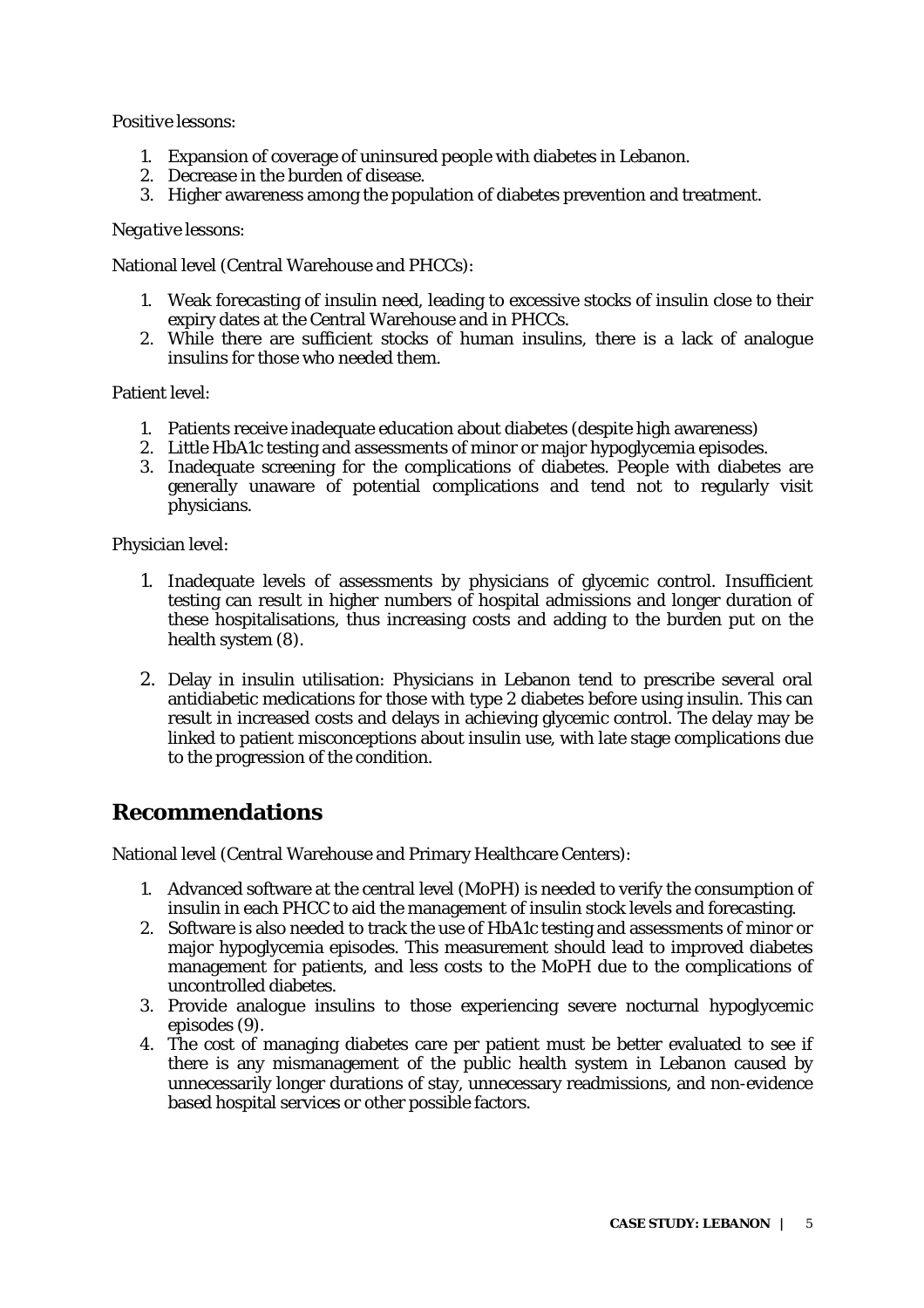Patient level:

- 1. Increased education is needed about diabetes, its risk and complications, and the importance of lifestyle and exercise to prevent type 2 diabetes. Diabetes treatment is multi- factorial and necessitates coordinated care and a multidisciplinary approach  $(10).$
- 2. Coordination in patient management between different caregivers: endocrinologists, general practitioners, cardiologists, ophthalmologists, nephrologists, nurses, and dietitians.
- 3. To prevent diabetes, lifestyle support and motivation tools are needed to improve dietary habits, with psychological support and counselling. As well, education for people living with diabetes and their families, awareness and support are needed for self-empowerment.

Physician level:

- 1. People on insulin need regular follow-up to help avoid complications and hospitalisations, and hence additional costs to the health care system. Clinic or PHCC staff must remind people that their consultations are due.
- 2. Regular fasting blood sugar and HbA1c tests should be undertaken. Patients admitted to hospitals have no data on the results for these tests.
- 3. Standardisation of care is needed for better control and future evaluation of diabetes mellitus (8).
- 4. Avoid delay in insulin utilisation when needed.